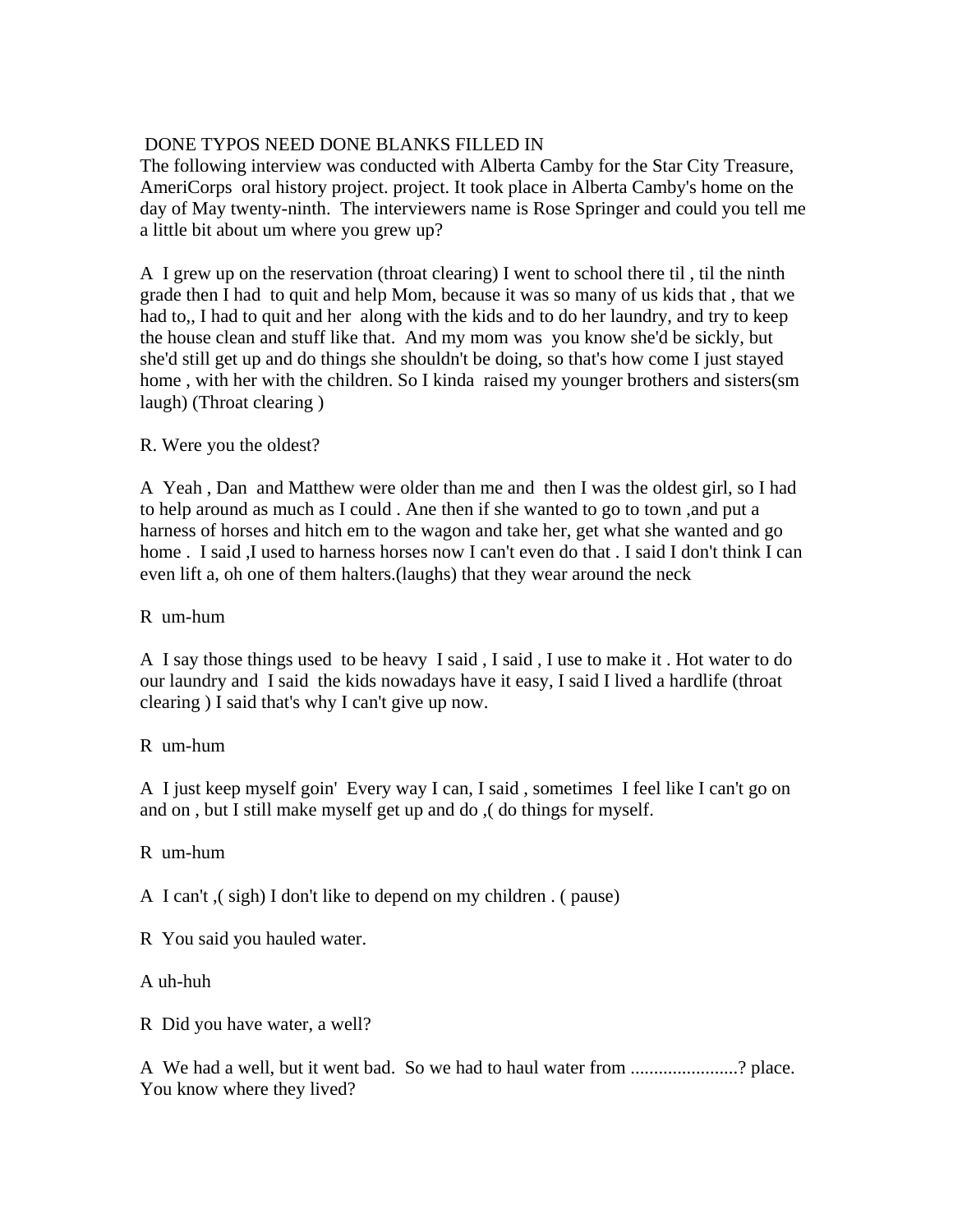R um-hum

A and then Ray Baxter's place up on a hill.

R umm--

A We'd get water from there. Their water was good. (throat clearing ) We had to fill cream cans up and I took em .............................? some horses and Because there was no one around to harness horses for us so I kinda had to learn watching my dad ...? he done that. When I first , when I first started harnesssing horses I had those halter on baqckwards I guess, and he said "You done alright Sis" he said ,but it's a wonder they did't run away with you." I said 'why' ' cause you have tese' he showed me, you know what mistake I done "you didn't have em on right he said (sm Laugh) Well we made it up ther and back ok I said ,but I said I didn't realize you had to put em a certain way I said, so. He showed me how.

R umhum

A so After that it got easier. Ilaugh)

R um-hum

A And them uh we had to go out in timbers and get wood. That's how come Chubby and I, Chubby and I and Norvel? used to go down , Norvel was sickly himself 'cause he was a preemie baby. He didn't he wasn't as .......? as Chubby was. We used to go down and get wood. I kinda had to have to learn to do things, you know. I said , that how come I said we things at home to do. When we got home the boys would cut wood, we'd haul it in, ouand the anderson's our neighbors used to give us corn cobs to start fire with it in the mornings. And then those were helpful, Warm up the place right away, cause they burned like paper. (laughs)

R um-hum

A Those cobs.

R Explain what was ..........?is

A That means your tough. ..............? Tough and that you can handle anything take care of anything.

R um-hum Tell me a little abit about when you came here.

A When I came here I came back with a during fair time , they had that county fair in .............? Hill.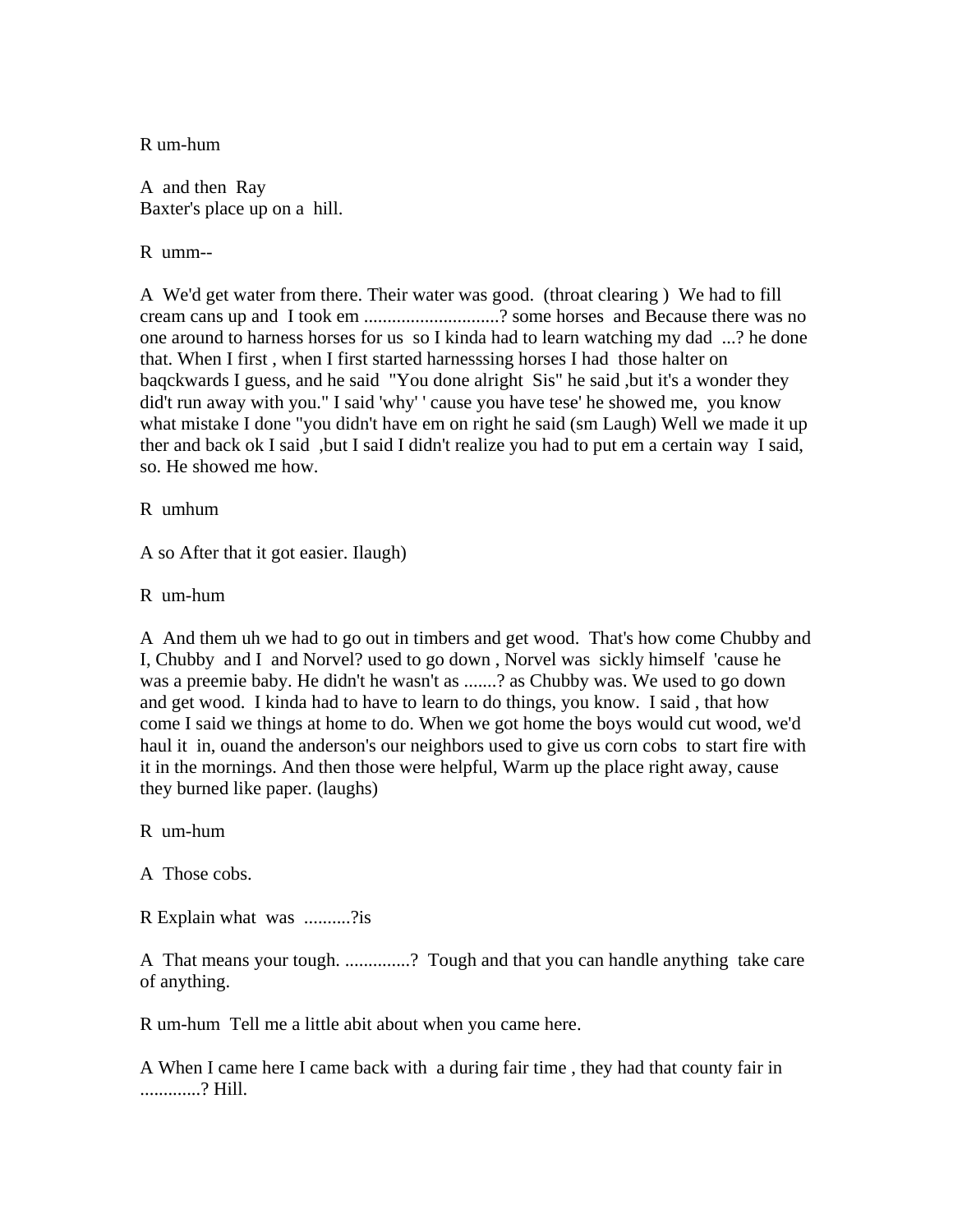#### R um-hum

A That's when I met Bill . ................? I met him and they were leaving and they told me they would come back after me duruing fair time they'd be home ( throat clearing) .but you know thought never nothin of it, I did't ask , he did't say anything he said we'll be back to see you. came home with Frank and Evelyn and they just had Dave at that time,, and RuthAnn . RuthAnn was older than all of them sbe was eighteen months old I think when .............? And uh he aske to bring me back We went dowen th the house (throat clearing ) he told Mom he was goin' bring me back an she said' well take caere of her,that's all I asked. I need her around here too,' but she said 'if that's what you want she sasid just' I'm only asking is that you take care of her,' she said.

### R um-hum

A so I acame back with him. That was in ninteen- fifty and I moved , n' came back with hime I stayed with Frank and Evelyn for awhile . Then he he said for us to come and stay with them. so we went out there . but they you know it was hard they had a lot of kids. it was hard ivin with families.

### R um-hum

A So I told Bill I'm not used to this, I said you better find a place I said I'm goin go home ..............? find a place. he said OK. So him and Dan, Dan was aready up here, they went to look for an apartment I guess so they found one . They came back and told me ................................? We had our own place on H Street, twelveth and H.

# R um-hum

A I had to climb stairs and share bathroom. We used to fight over bathrooms (laughs) heh heh heh heh heh But we survived . and a I was work, (pause) I went to work too . .....? home Dan had supper ready. I said I cooked the meal he said go ahead set the table so I ....? He had he bought some steak and those real thick fries I said Geez I never did eat nothin like this before (laughs) I said we always have to make our own ya know, homegrown potatowes, I said you have to dig em up He said ...............? potatoes I siad Mom just fixed em all kinds of ways, but she never had ( throat clearing ) she never just threw em on a pan and heat em in the oven . I had to fry em or bake it. I said .................? eat nothing like this ..............? I really ate supper, he said , no wonder Sis is gettin mad he said, she must of been hungry( laughs) they were just teasin me . (continues to laugh, becomes choked , coughs ) .................? here uh (pause) we all worked at the time, Dan, Bill and I ................? it used to be hot upstairs we never had control of the heat wee lived upstairs and it seemed like all the heat came up there.

#### R um-hum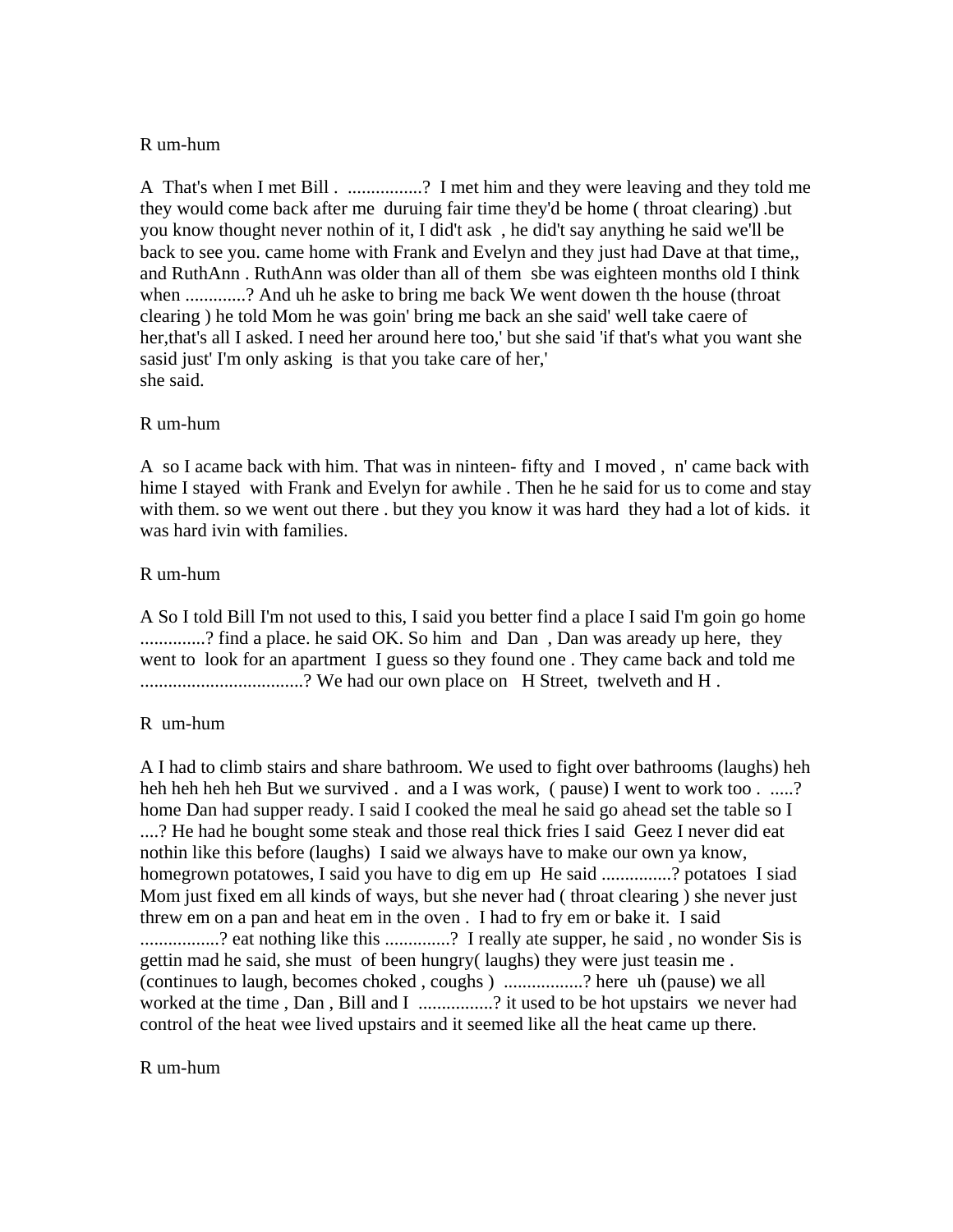A She would just snowing one time Dan had that window open, his head was just full of snow . (laughs) He said,, (still laughing) did you even know it , it was cool and I really went to sleep., he said. I did too you know after it cooled off seemed like it just knocked us out. It was hot and you can;t sleep, I'm still like that if it's hot I can't sleep.

### R um-hum

A And the kids are like that too. (coughs several times) Then that(hard time talking) that winter Bill got laid off . Dan went back to Macy. We were kinda having our time. Then his aunt they ...............? I said for us to come stay with them(Coughs) He got unemployment (cough, cough)

### R Want some water?

A It's okay I'll (coughs) pause So we lived on that thru the winter, helped em with groceries, couldn't help em with rent, but we bought em groceries. It was hard (coughs) I said even now I said living your own family it's hard to live with us , especially when you're used to livin by yourself . (pause) And when I lost Bill, well they wanted me to come home, give this house up . And come hjome , and find me a place down here. I couldn"t ya know. Theystill want me come home, but even the weekends I'd go home I can't stand any longer than I have to stay(laughs) .........?Clark said she told phyliss you should keep your sister here, we'll find a job for her around here. I'm trying to, but she won't stay, shes ready to go home Sunday mornings (laughs) shes all paccked and half her stuff at the door. (sm laugh) I said I can;t stand that now, ya know I said before I just used to want to go home, and hate to come back. I said must just got used to being here I can;t ( pause) I can't see myself being down there and my kids didn't wanna go and I couldn't just leave em here So I stayed , stayed around.

R What was it like when you first got down here? How big was it ?

A Well it has grown quite a bit (clears throat) and theres houses built on the south side ,north side, west side, all around its different houses . even out that way . (clear throat) and now even the roads are, theyre changing the roads and lot of old places ...............? out here cross the street kattercorneer the lumber yard they tore that down. lot of changes since I been here. Whole lot of changes since I been here, whole lot different , old buildings coming sown ( becomes chokes and coughs ) ..........? came and he said ( coughs ) I asked him I said you see the difference from the time you were here and now. Hw said yeah he said a lot of changes . lot of new places going up too he said,pretty soon Lincoln and Omahas gonna meet one another . (laughs) Cause Omahas coming this way too .

#### R. um-hum

A (pause) yeah went a lot of changes . different new houses built here and there (lots of coughing) I (cough) Ihave (cough) always (pause ) R um-hum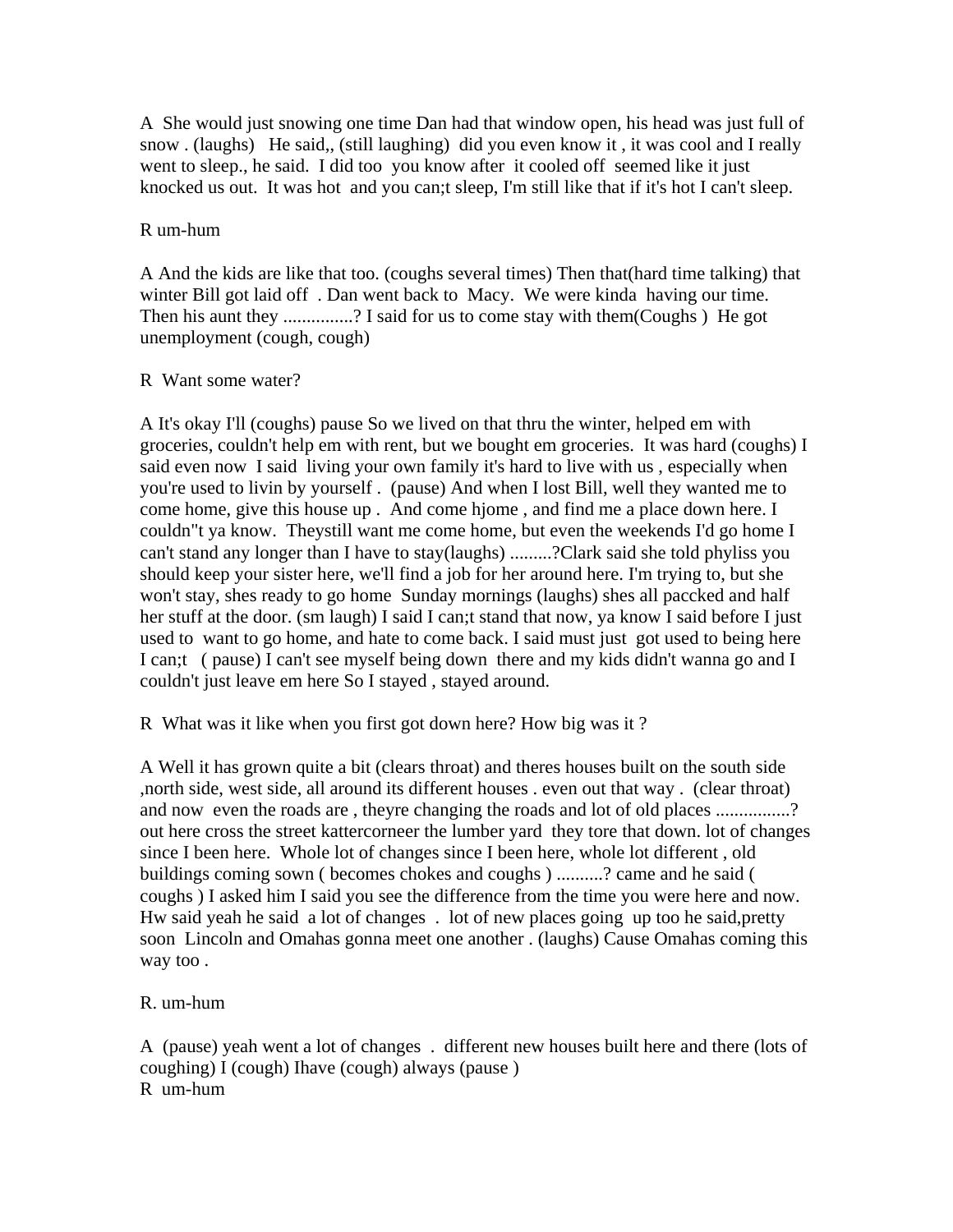A (continues to pause) And Opal was an only child ya know they had, and she wanted this and she wanted that. They never said no you can;t have it they'd get it for her. She was a spoiled child, you had to do whatever she said . So then uh (pause) I went back to Macy with when Elaine was small when she was a baby, because he was laid off . ya know that was in um Feb. I think I went home . he said I should be going back to work ty he first of April . Well i said we'll stay down there till you get a job and find a places. (clears throat) Took care of ....... & .......? . he lay at home and ...............? went to school done there . and they did't like it , it very very anxious to get back here. So we lived on Tenth Street they went to school up North here , that

R Belmont?

A Belmont . ( clears throat) It was too cold, over the bridge .

R.................................?

A Elaine ahh Wilma said Mom she said some boy was was fighting Gary and he was chasing that boy and that boy was really running. (quiet laugh) Ya know those great big ............................? that you use to fasten big sacks.

### R oh yeah

A he had one of those I guess he showed that boy that, he opened it up and showed that boy and he said that boy started running. Gary was chasing him with that boy got away. I said don't you start using them things. I said They'll expell you from you from school I said if you do that . Well he said, I'll tell em that he started it. He started it and he said and thats why I forgot IHad that. He said he had it in his pocket . and I did't realize ya know he picked up things like that . Here he had ....................? so I took it away from him and he come, he came home I said What can you use this for? to ah If I need to use a a pillowcase I SAID I can use that too., . but it was hard gettin em. They were't sharp enough.Clears throat) (pause) But they liked that school there.

R um-hum

A Then we moved and they went to a .................? and they lived on the South side and they lived on the NO! We lived uh over here on Y st and they went to school at uh Clinton.(pause) They weren't there ....? They stayed, we stayed in this area for a long time and they went to Whittier, I said kids grew so fast. And that's what I told them now I said Your're kids are going to grow fast I said, before you know it I said they'll be graduating.

#### R um-hum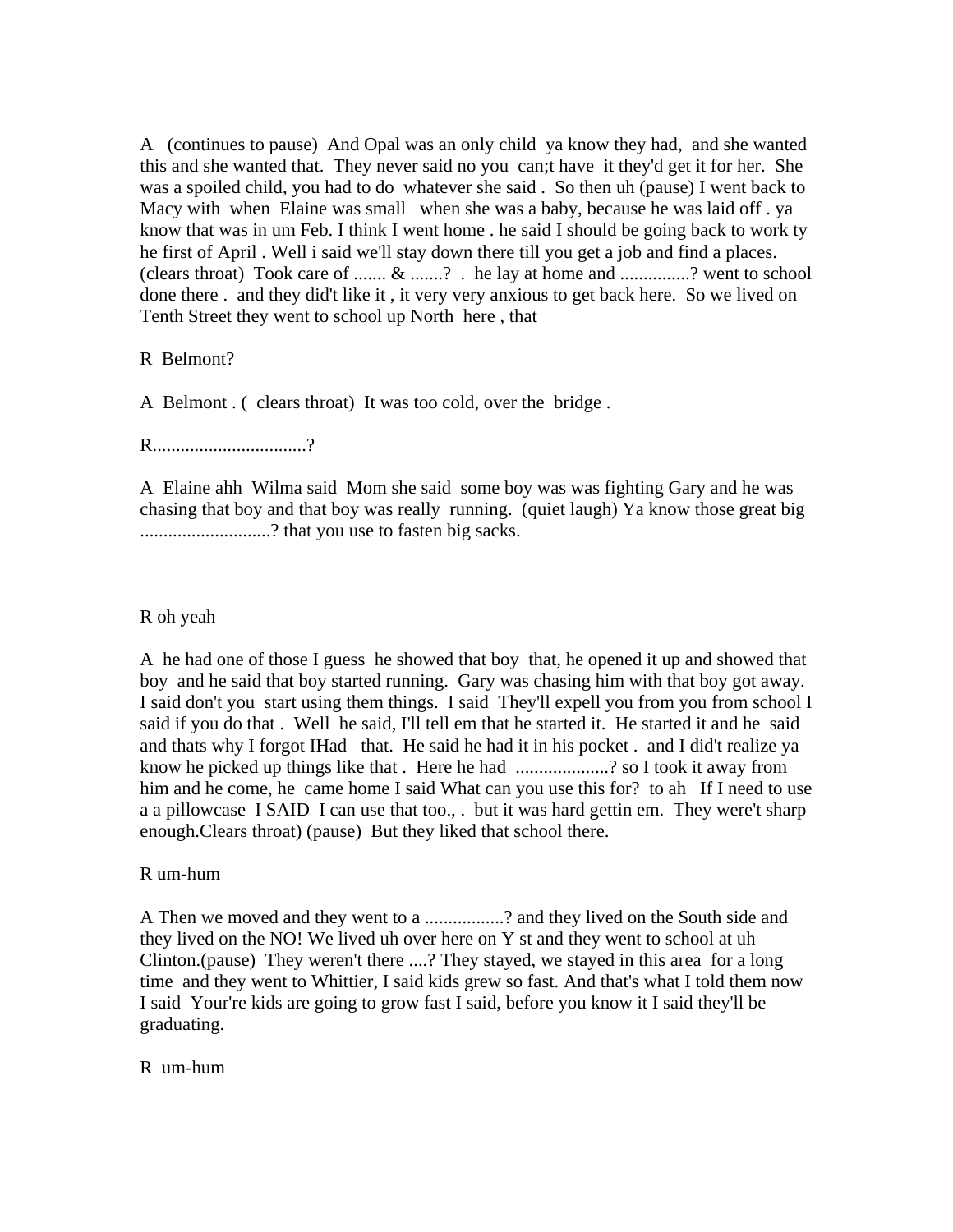A She's got one , her oldest one, he's a on the boderline for the diabetes, and she's worried about him.

R um-hum

A she said I just knew one of my kids would get it , she said , because you and my mom had it she said. (clears throat) So the oldest ones got it I guess.

# R Is he young?

A uh-huh He's only I think he's sixteen now. yeah he just turned sixteen. Feb. he turned sixteen. I said Gee it don't seem that way. seemed like he wass just a baby and he marked that up too.( Laughs) And she just, she just hit his hand with one of them brushes that I used to clean with the window shades, and uh they were wired ya know and ............? where you stick those things in (clears throat) she hit him in the hand with it he just went like that. It just swelled up . I said you didn't have to that, I said he's just a baby he don't know any better. ( clears throat) YOU coud have just slapped his hand, I said, you didn't have to hit him like that. coughs twice) (hard to understand ) and he was Grandma's boy , so he had his way with her. He's done everything for ....? he even bought em teeth . I said maybe she was trying tell us something, she bought him TV and she bought him a bed , just everything you know that a child wants she'd buy. She bought it for him.

R um-hum ( screen door opens)

A ( long pause) And last night or night before I checked my blood sugar it was ninetyfive. I was wondering why I was kinda feeling weak . I said I better check my blood sugar so I wnt in there before I ate. And it was ninety-five. And yesterday mornin it was only one twenty-eight. So i'm not, I'm sont supposed to take insulin when it's taht low. Oh I said, I hope it helps because I said a I was telling Hermine, I said I must just be hungry for meat n when I have It I can't eat it ..............? brought some deer meat over he fried it and maqde it kinda chunks like. Whoo...when I smelled it I really wanted it, when I try to eat it I couldn't . I had coupla peices, and I said you know what I really get hungry for meat, but when I got it I can't eat it. (small throat )clearing ) The other day I fried a I made breaded pork chops, cause I was hungry for that . ..........................................? finish it. Mom you better eat, you just eat like a bird (laughs ) I know I said I can't help it you know, I just don't have that appetite like I used to. I said before I used to just sit and eat, have two pieces of meat before I was satisfied I said now I can't even finish one.

R um-hum

A It's terrible to be diabetic, I said Mom always ssaid that only the big .................? got sick . Tha's from the ..............? she said. I get .............? it is true. (clears throat)

R What's that mean?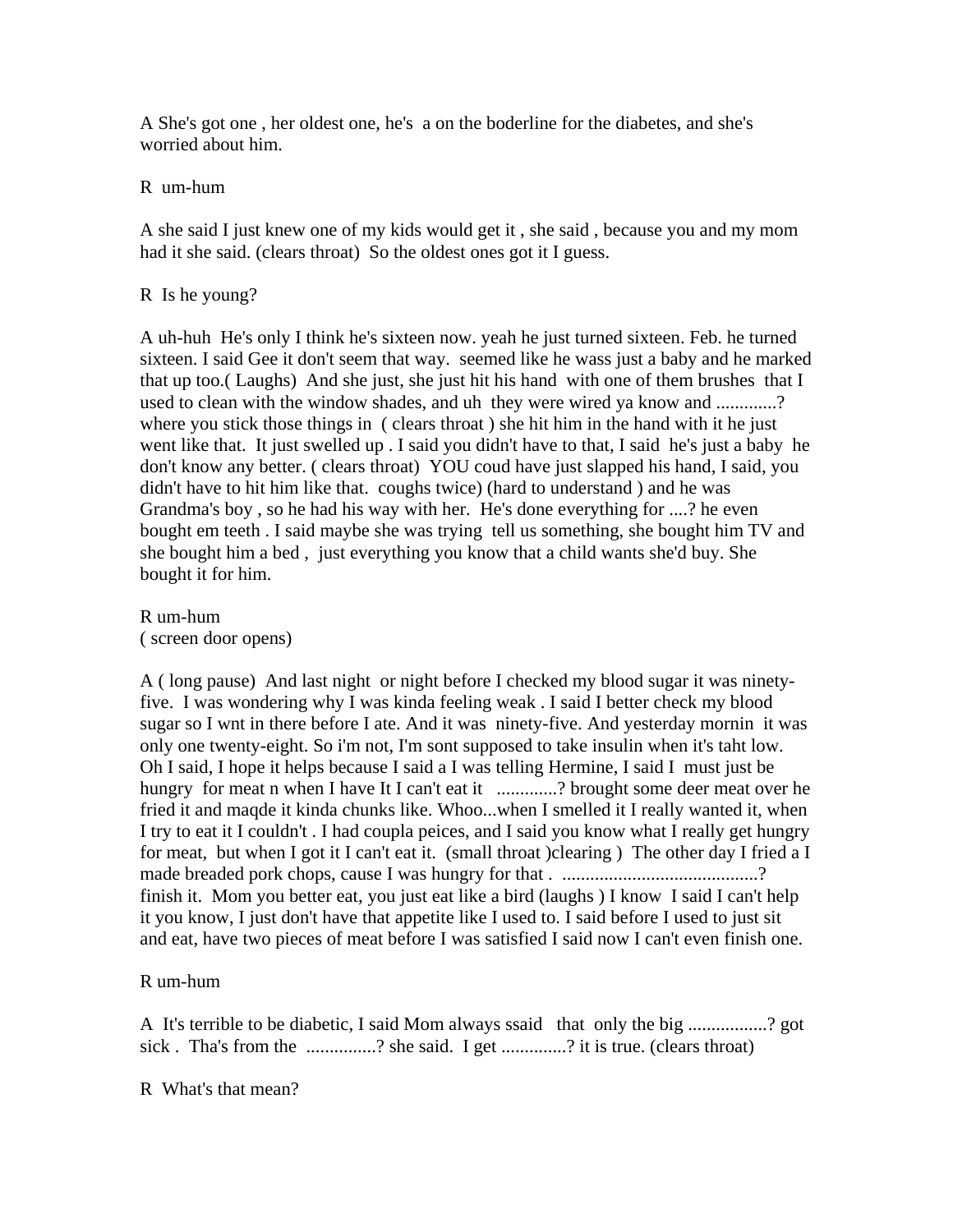A Whatever you want to pray for, you can't eat she said you can't have it. And I have to. And I always bake my meat if I want ya know. Even hamburger I just throw it in the oven. laughs But they alwasys tates good better than you know afrying it on top.

R um-hum So was your parents, were they diabetic?

A Yeah. Both of em

R did they know it back then/

A Yeah they

(..................................? can't tell who's speaking)

A They ..........? Dad just atre too much grease, he had a long fried potatoes and he;d put more grease on that bacon,  $\frac{?}{?}$ 

R um-hum

A And he really liked bacon, and that changed his uh the way to eat you know. He had to eat lettuce, tomatoes, cucmbers and stuff like that

R um-hum

A Well he liked the cucumber,but he liked em in vinegar(coughs) and uh tomatoes((coughs several times ) he poured (coughs a lot) in a dish coughs)slice em up,geez you see that salt it'd be just white on top . and that what he wasn't supposed to have either too much salt. but he did't listen to em. Besides all that they said he had cirrosis they said, cause all them ya know taking those Anacins uh and Tylenol thery said. everytime you take tylenol you just take ya know what they tell you. Don't take anymore than you have to. Because I guess that causes cirrosis uh . I said Gee I said here I said I always tried to live without pillls I said I didn't what pills were just aspirin when I have a headache. Sometimes I'ss take that and sometimes it's gone. I said. But now I said I'm living on pills . (laughs) I told that nurse I said I get full on my pills. Here comes E.........? (clears Throat ) Iget full on my ................? Taking everything..............................?

R When you traveled down to Lincoln did you drive a car? or...

A um-hum We had our own car. But one time we didn't have any so we rode back with a (pause) Grandpa Clyde, he used to take us. God it took foever to get there. because je never went over the speed limit. He got a ticket for not driving fast enough (laughs). usually you get ticket for driving fast here he They said he was driving too slow. He got a ticket for that.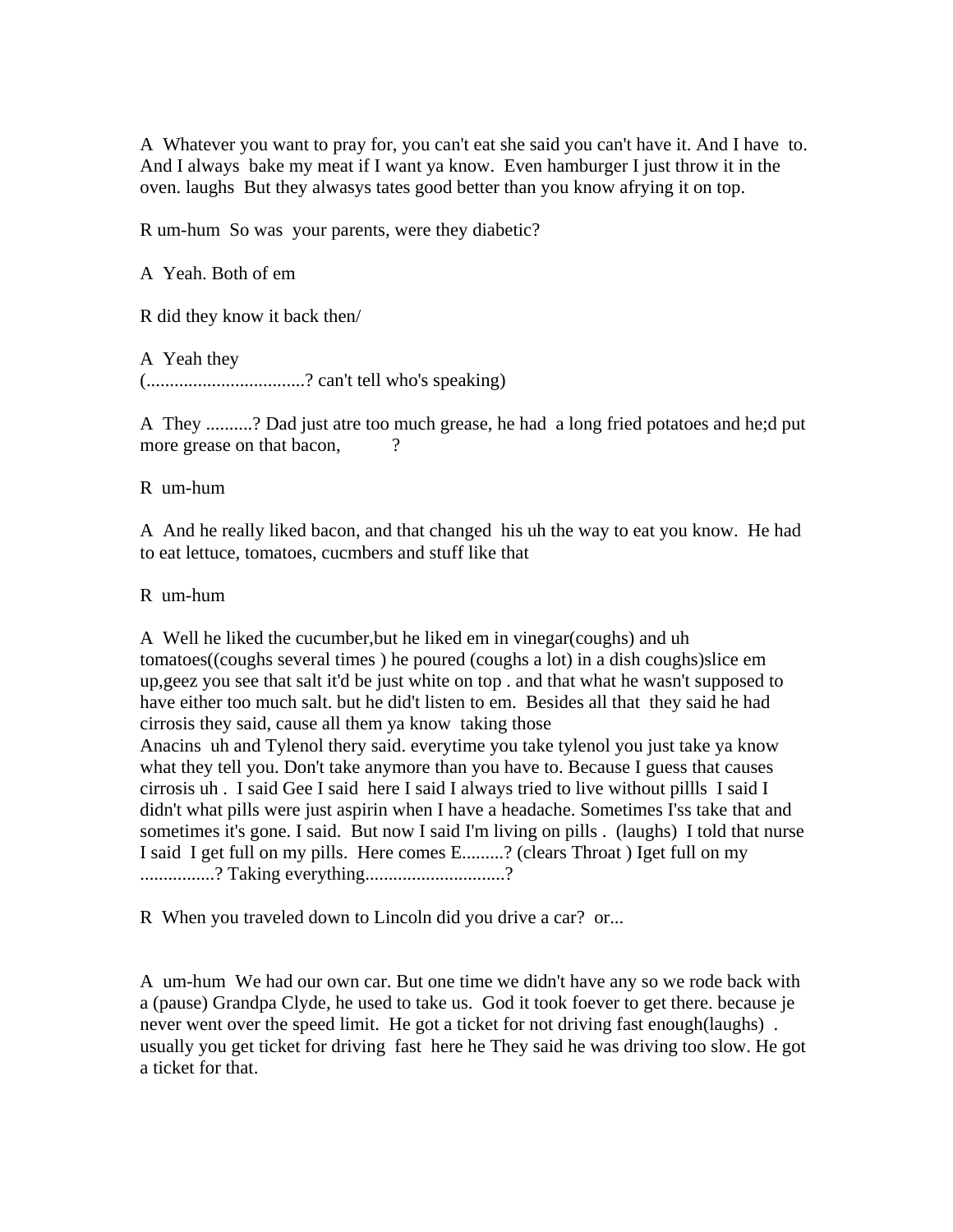R What was the speed limit?

A it was a fifty the speed limit . forty-five - fifty. He never went over forty-five . just like craw;ing (laughs) Oh I used to get just impatient.you know , but thats the way he drove so we couldn't say anything. Then we got pregnant with wilma one time he stopped by to buy his kids ice cream at that corn popper on N sT. He said What do you kids want he was asking em his kids.I said oh I'll take chocolate (laughs) I just made myself laughs I said Geez he talking to his kids and I'm sitting here saying I'll take chocolate. He just laughed at me because Water running) Is Rory coming.? Excuse me.

Oh gosh.

R how much was gas?

A I think we only paid a used to be quarter, then went up to fufty cents. it stayed on fifty a long time.We used to think that was too much . Gosh now days now it cost you an arm an a leg to get where you want.

UnkM We used to think they were gouging us then.

R about three dollars now.

A um-hum long long pause.

R So the city, was it very big, back then.

A. At that time it wasn't as big as it is now. Like I said there haouses building all around us .some going that a way and South.

R How far North and how far South did it go.?

A Oh quite a bit Huh? Up North it used to be noting but, cornfield.

Unk male Where Cornhusker Hwy is now ? On the Northsside there was nothing.

A Nothing

UM along the South side Cornhusker thers farms even sparse there was still farms people with cattle and horeses , acreages like.

A AND THEY GOT TIRED TOO , THEY WANTED THE FARMERS TO MOVE OUT, BECAUSE THEY DIdn't they didn't smell and uh-

R Did they leave?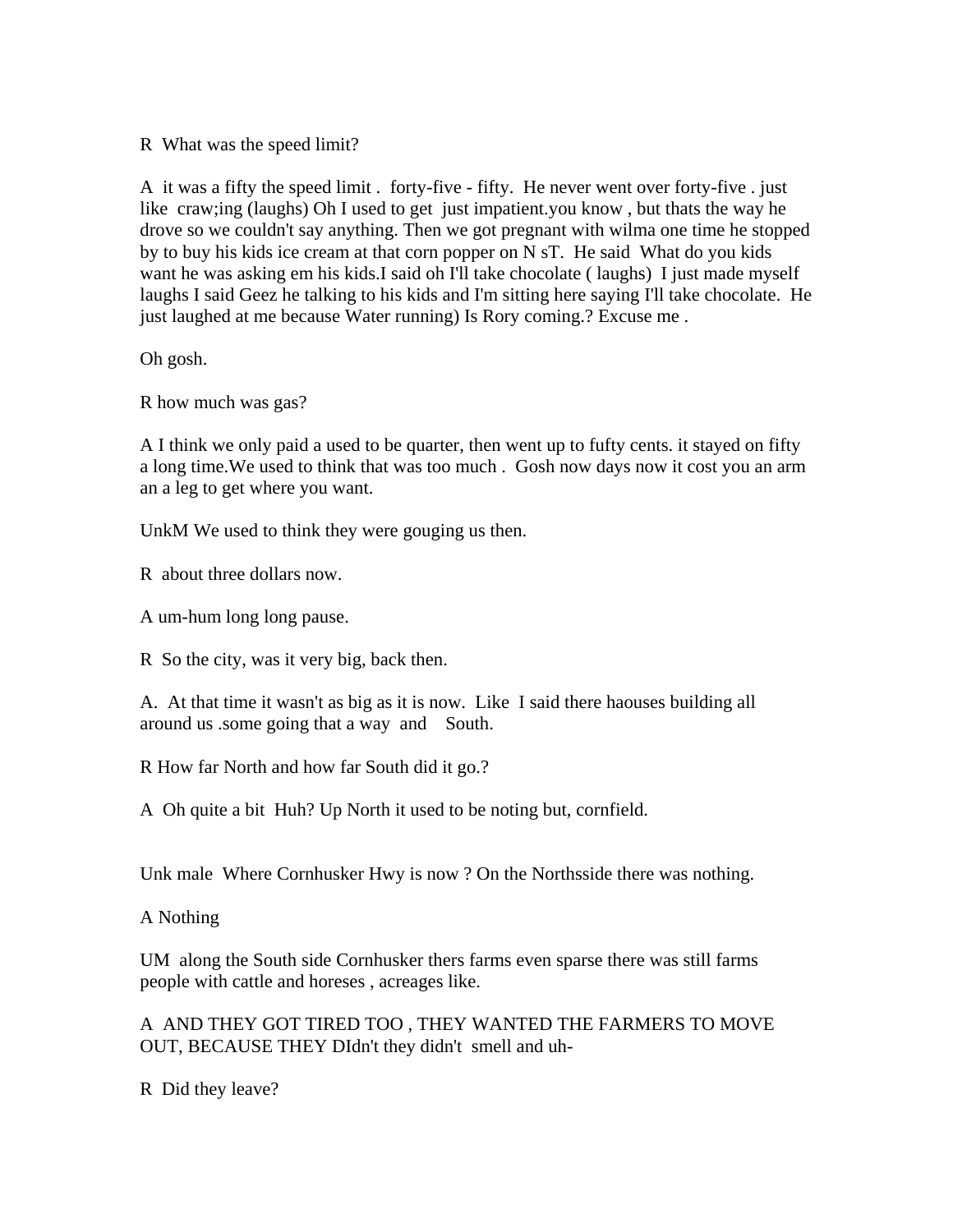A um hum They had to move

R Or they bougth em out more or less.

A Um-hum Because they made a that road, never used to be there huh, going that way.

R um-hum

A but they got, they had a gravel road, but it's all paved now,

R So what was it like?

A the n the interstate came, it never used to be there. I can't remember what year though what the yeaar the interstate came.

UM probably not very long

R So what did you do? What kind of job did you, Where did you work?

A Mostly I worked at the laundry, ata in the cleaners. I worked at St. Elizabeth's Hosp. Bryan the laundry at the cleaners I worked at a both of em are gone now. Evans cleaneres and as a presser . And I was working as a presser at the laundry too. Pressing the uniforms the nurses's cap s that they wear . They had to work in that starch. Ooooooooooo that was a alot of work, you had to sit and yuse your hand you know , to get that starch in . Loosen that up, you had to do that. I had my sister work there ..............? for awhile. She didin't last Long. Then i wWorkded at Russell Stover's candy, until they quit. They wanted me to uh, take me along when they tranfererd to Denver. But I didn't go, I didn't . Isaid I'm too far away from home now. (laughs) So , so I didn't go.

R So what was the wages like back then?

A There were two barely two dollars, maybe not even that . Lately they went up to three I was makin four somthing when I quit at AParamount Laundry.. So I had preey good paychecks every two weeks..

R So did they have benefits? Any kind?

A Well uh (pause) a Paramount didn't have no kind of benifits. Russell ,Stover had benefits. You had to pay so much out of your paycheck from there .(clears throat ) And a lll they had was that four-o-one K at Paramount And when i quit I got nineteen hundred dollars.,but you know I don;t even know what happened , where it went to .(laughs) Moey went so fast. Pause)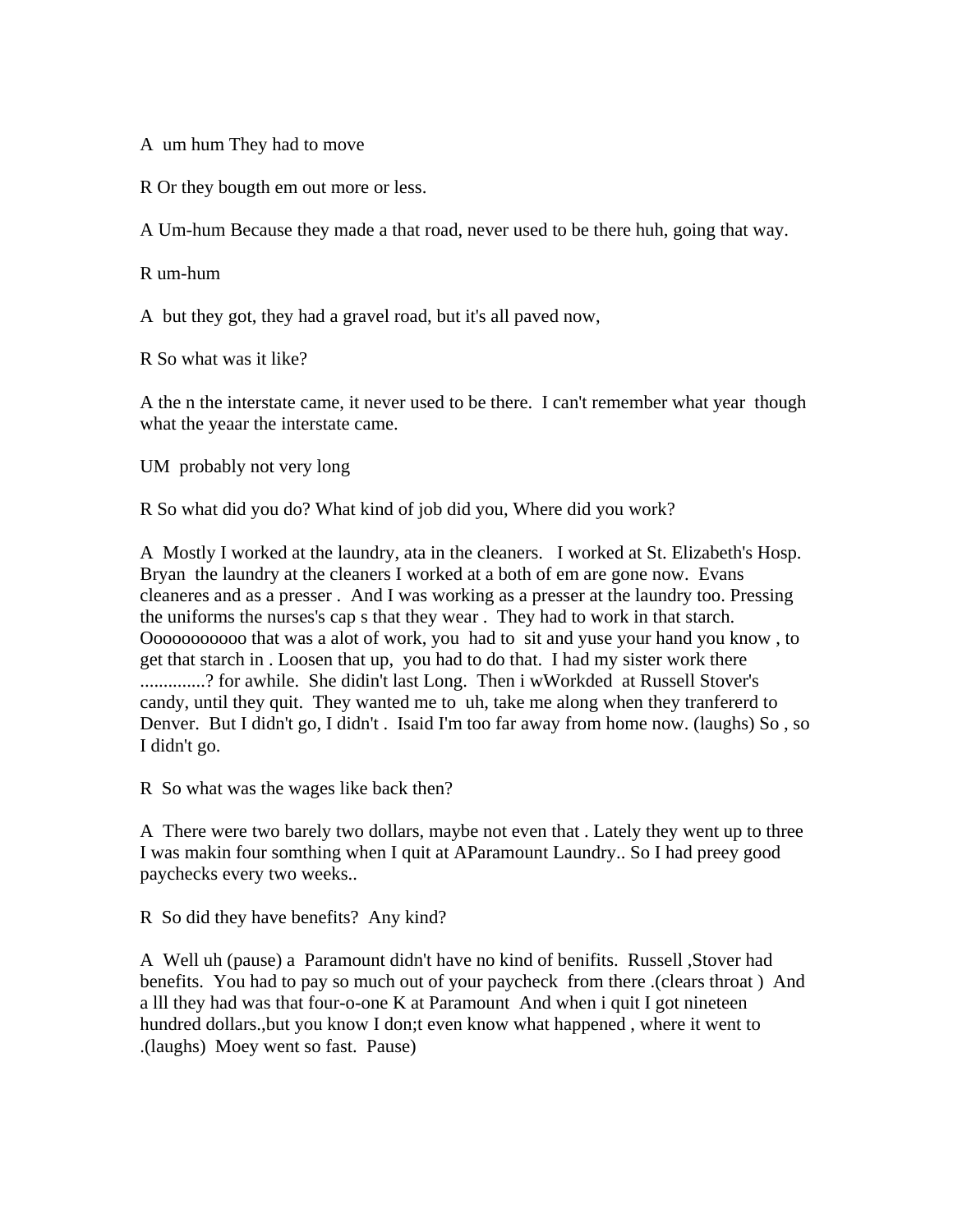R So what kinda um things were around here for Native Americans ? I mean what kind of , was the Indian Center there?

A Indian center wasn't here till late in the fifities huh? Or was it later? Sixties?

UM Sixties

A yeah Coughs Late in sixties it was here on Ninth St. Ninth and O huh?

UM em-hum

A coughs And never went there, either. They called us one time and uh and we had to payy to be members of thats. Two dollars was it? We had to pay. Long Pause) But now its just you know. coughs Lloyd Painter donated that money for that building therere, so that made it kinda easy

for the Indians did'nt have to pay. You know, like they did when they first started it, had to pay two dollars for membership and whole lot different now,. They had Sr. Diners, and child care a d everything at the center, but thats all gone to.(long pause) And that youth programs the only thing thats still going.( long pause) And didn't come til late to. Huh.

UM The Lincoln Indian Club is older than the Center.

A. um-hum um-hum (long pause) Yeah , Lincoln Indian Club started before the Center (doorbell rings ) Rory..

l

r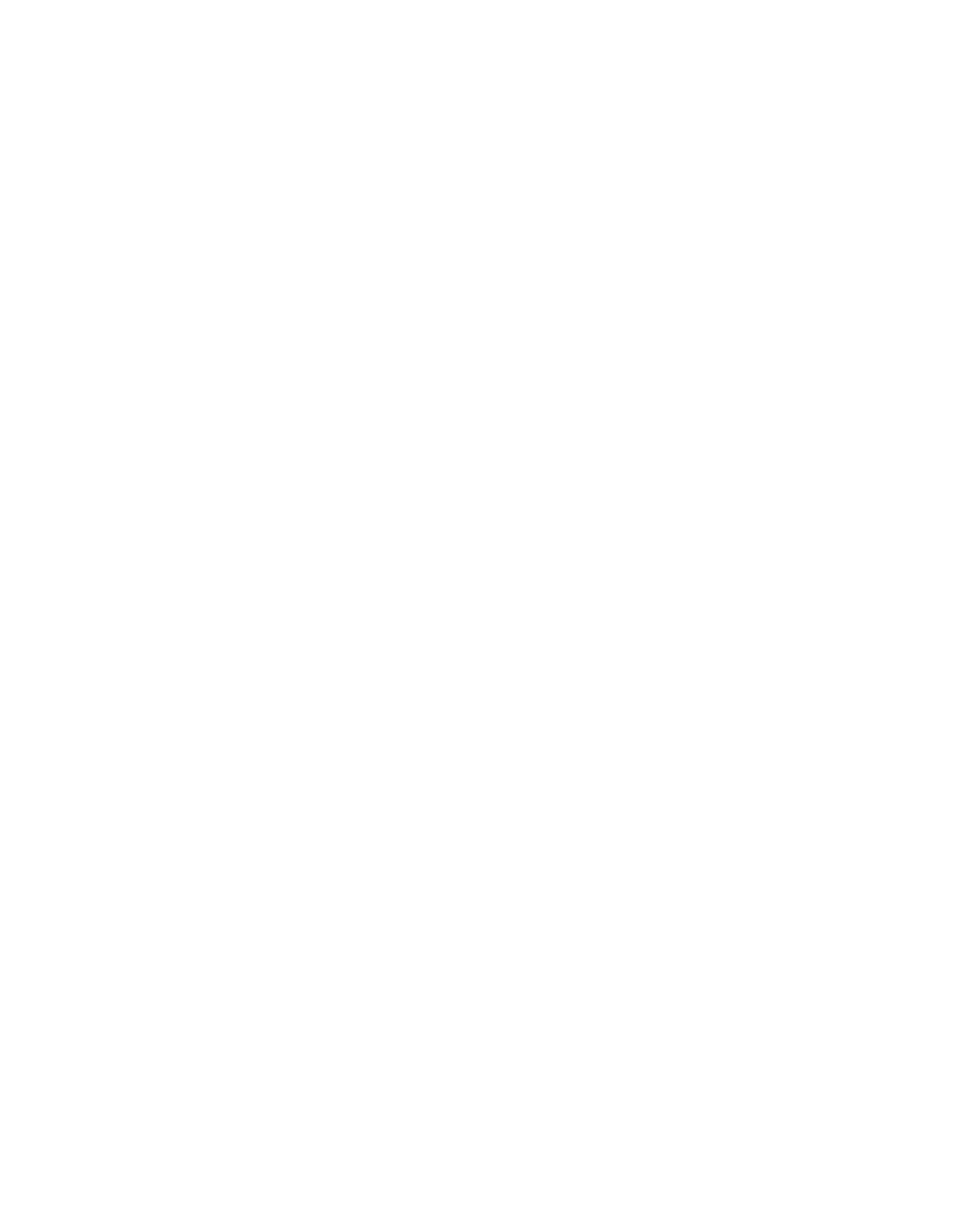The folllowing intrerview was conducted with Alberta Camby for the Star City Treaures AmeriCorps oral history project. It took place in her home on the date of May twenty, May thirtieth at Eight-thirty P.M. The interviewer is Rose Springer. The interview was completed frome yesterday um. Alberta can you tell me about your family as you were growing. How many in your family?

A there was a nine of us. there was ninie of us kids and I'm must be the only one that got the diabetes from my parents, cause they both had it. Oterwise none them that I know of had it. uhh. Sister Gladys died of cancer, Ben and ...? were in a car accident. And theres just three of us left. just wishing I .........? stayed alive you know. I wanted him to be with me when I go, but he couldn't make it, he was feeeling bad.. AndI went to see him Labor Day. Sis he said I wanted to be with my grandchildren for a long time , but it don't like it seem like I'm going to make it. He started crying, I creid with him. I said, dont think that way I saidtry to be strong an Iwant you to be with me. I don't think I'm going to be able to, he said. so he know he wasn' t going to make it. that really bothered me. (throat clearing) And I really got sicek, an uh Phyllis said, I think my sister felt like giving up. I said I did, I said I couldn't get any better I said I just want a die with him. Like my daughter she got sick em I wanted her to be well and she couldn't make it . The diabetes got to her too. She had hard time swallowing. And Bill was like that . He used to have hard time swallonwing. Isaid eat slow, you know you can't eat like you used to. And thats the way she was you know her food. She had enough, but I think it was just to taste it, she couldn't get enough eating. ( throat clearing) And I notice that ahh her uh first grandchild was on the boderline so it was kinda worried about him. But his Mom says she really watching his diet. And I guess he said I don't want to be taking them shots. She said you have to watch what you're eating and exercise. But he's doin real good. He was really heavy, but, he lost weight . I don't know how much he lost, but I noticed he lost weight. I said his grandma used to just do everything, I said for him, she just spjoiled him. (Long pause)

#### R How many kids do you have?

A I had five, I lost one . I mean I lost two girls now ( throat clearing) and uh got two boys alive and one girl. And I got Greg with me, but he really helps me. I depended on Elaine, but like you know she did'nt care. So I just told em to go find therie own. Ya know. If they can't help me they don't need to be around here. Makin it hard for me. I told Greg I'm comfortable now. And he said Well I think that;s what was makin you sick to Mom, he said you were depressed all the time. I said maybe, I dont know what it was, but everytime they came around I just felt sick I said. But now I';m beginning to feel better and a little stronger I said.

#### R How about grandchildren? How many grandchildren ?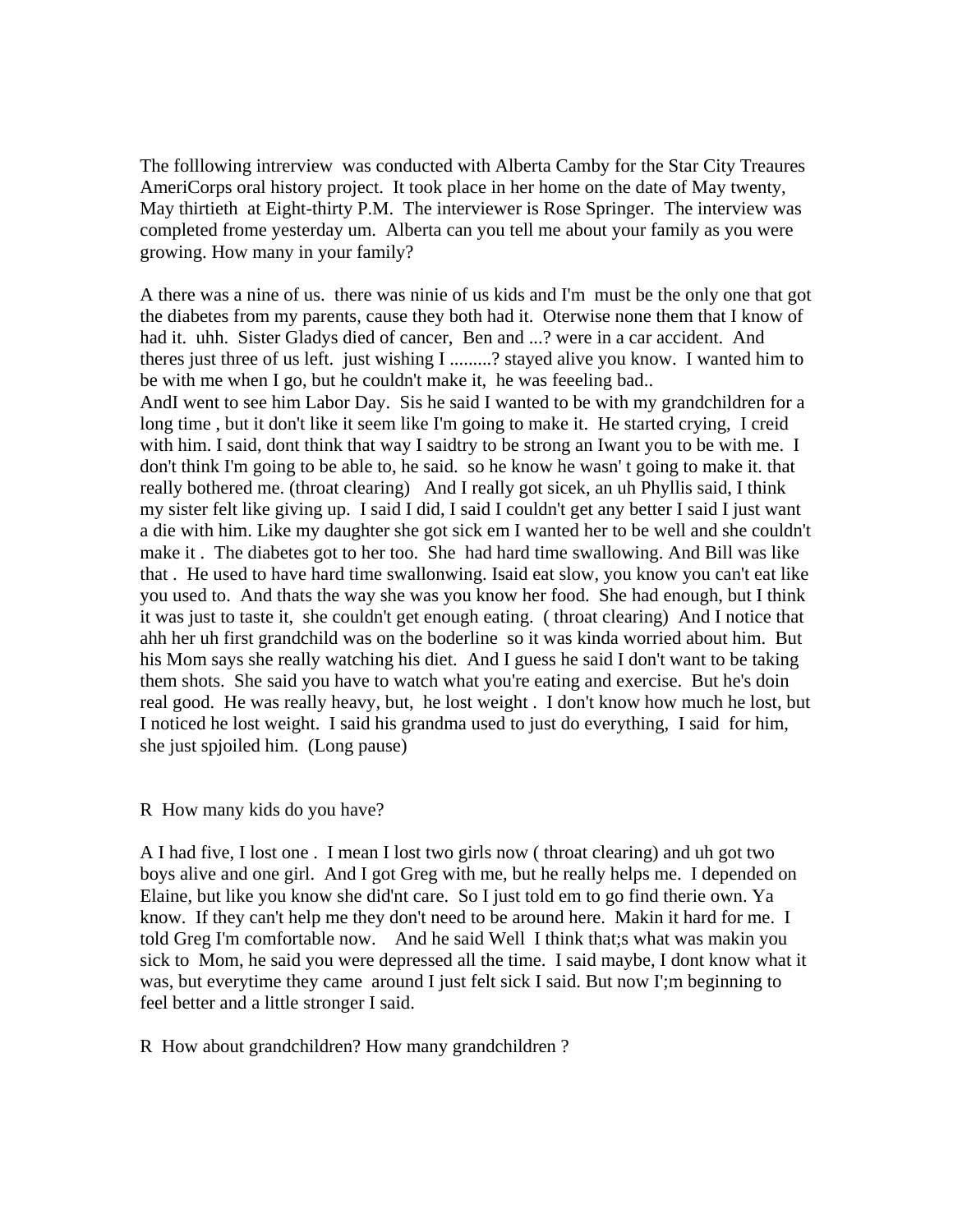A I've got nine grand children I don't know haow many great grand children I have now. Last I counnted there was thirteen and I think there was tweo more born after that . then Michell gonna have another one so

R That's what she was tellin me

A um-hum And I told her you better quit havin em, I said Isaid your'e gbecause your man can't work.. I said , I don't know if, he said he got heart problem but great big sscar here. Then he had clots in his leg I guess, he couln't walk. (clears throat) And he said oh she wants one more. I said what you kids , what are you guys want to have any more. I said you can't work help support hert, I said but you weant to sit and tell her how to use her money. And he does too. unentelligable He makes me, I get so disgusted with him. \*sm Laugh)

R Tell me about some of family traditions.

A (clears throat) Well when we were growing up I necver you know hung around the pow wows or anything. Only when Mom and em went, we went along , but we had to sit down . Kids nowdays just run around, and Isaid we couldn't do that . (clears throat) I said you never used to see too many kids runnig around , but parents made em sit down and look on. I said maybe that was a good thing because I said some of enm know theeir traditions. And some of em were taught good. With the tradition wasy and and a ......? Ninteen seventy and Greg was eighteen months old he was out in the arena dancing Rufus..? pick him up and danced with him. He he never did leave the arena, he just cried to be out there. So they fixed him a little outfit yuou something that he can just [put on and be out there dancing. It seemed like him and Elaine were the only one that was intered=sted in our ways. Wilma and Gary wasn't. Didn't have no interest in it. But That was alright you know my two younger ones

# Rum-hum

A And then when Mom and them died they left me that staff, Mom wanted me to take it after she was gone she said she wanted me to ah. You have a home, you have a good home she said. I wnat you to take it and take care of it and I said you dad wanted it . she said. And dad used to say that. Youre probably the one to take care of this he always said.(clears throat)

- R What's the staff? Whats the meaning of the staff?
- A Ah the peyote stafff, uh,uh, The person is the they call em

# R Road men

A Road men . emhum,. But I couldn't use it myself ,but it was alrights, Mom said it was okay as long as I had a man who could use it. But his people didn't want him to . To do that. His aunt got up and said he wasn't entitled to it. Because he didn't have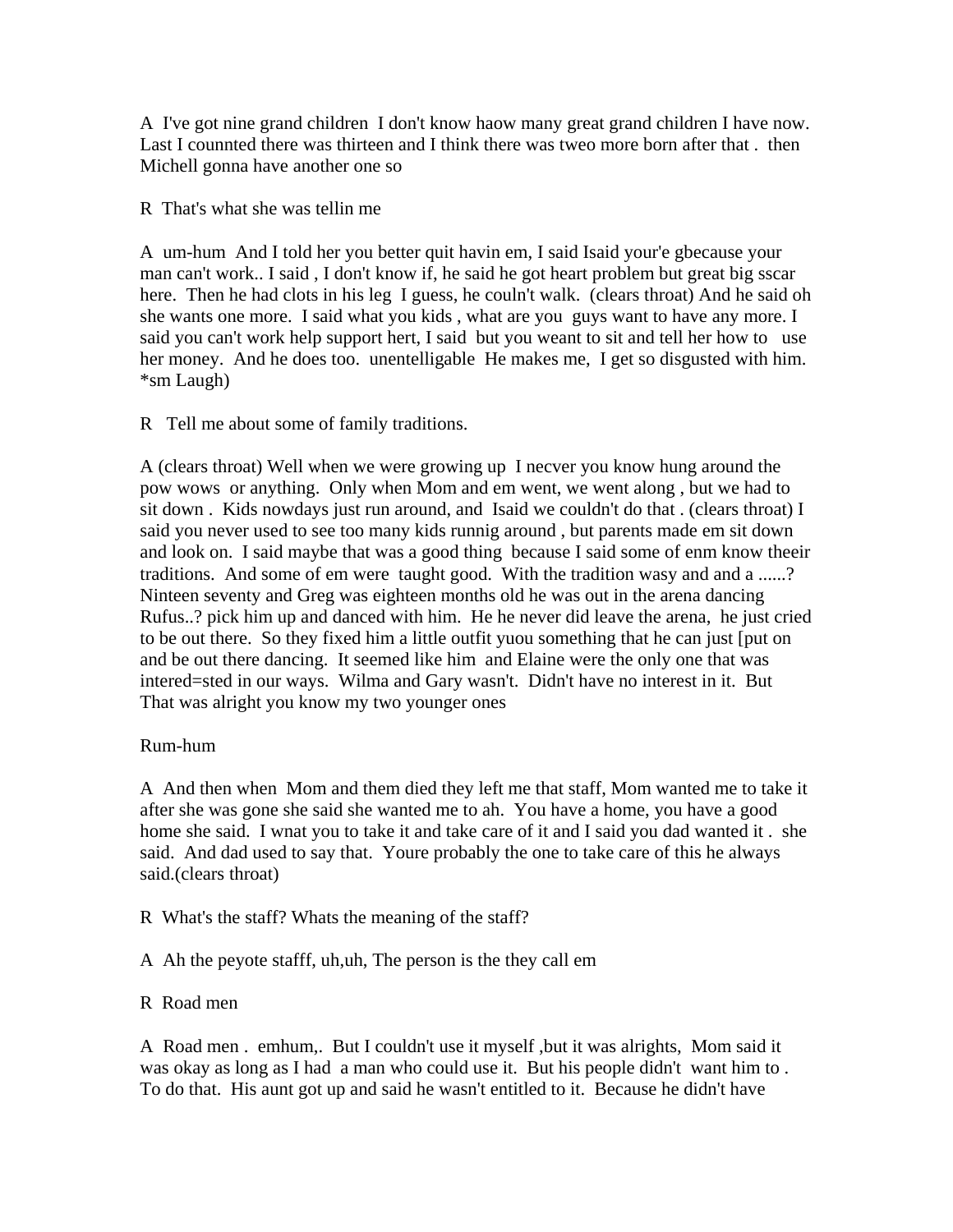anything. Brother Clifford Wolf said, said a My sister has a staff, shes got her dad's staff. And he said if she says he can use he's entitled to it. ( sm laugh) You know that kinda you know made me

feel bad when she was saying that. (clezars throat) I says sto be a charge in Omaha the ..........? they didn't let him. So he told our Grandpa Oliver .............? told him as long as she i SAY IT WAS ALRIGHT HE COULD USE IT. He says you're her husband and he says , if she says go ahead and help me, you have to help her. You're entitled to that. Told him not to listen to what other people say, you he said go ask aomebody that you can get advice from . So he asked Grandpa Oliver, an,so thats what he told him. (clears throat) And then uh, after he passed away I didn't hold a turn to. So I told Greg to help me., you know. So he helped with uh, me carrying the tobacco for me We got Richard to pray for him. So all the four four dinners we had Richard done it and he took the tobacco to him. And Richard told him then as long as I was alive that he could use it. They gave him good encouraging words, him and Angie. So that made me feel good, so when I want, when we had Wilmas funeral too, he took the to uh Ty cause the girls wanted Ty to bury her because he was there to pray for her when she got sick. I told Danielle I said you know what? I think your just Mom's gone already but its just that machine . .............? breathing I said, Becuse she didn't last long after they took that machine off. Mothers Day after midnight she had em diconnect her . She said we want her here for MOthers Day . They had flowers and cards and stuyff like that . at the in the hallway for her. Yeah she just , I said uh, I told Danielle I said I think she;s gone already I said she just lifeless. I said If she was breathing on her own I said she'd hold her arm up like put her arm up. I said she'd hold it there I said it would jsut drop when we put it up.

#### R How old was she?

A She was fifty-one . When she died. I said so young , I said she had so much to live for . ( long pause) But I guess when uh, When God wants you back , they take you no matter if they're going to hurt you or not ( tearful voice) That what they done. Greg said Don't cry Mom you better worry about yourself. But she was my oldest and I couldn'[t help it. Afterward Ty would say ................................? your'e a tough woman Take all that, you're hurting yet youre trying to make things go he said. Trying to keep that home going he said because of your kids. And they used to all be around here ,but ............? they kinda stay away now, they don;t come around, just when I call em and ask em to go take me somewhere. Then if they;re busy they can't take me.(laugh) I always have to sit and wait for a ride and I said when Grandpa was alive I said I didn;tr have to sit and wait. I said he made it possible for me to get where I wanted to go. ( long pause) I said

R ...................................?

A um-hum um-hum .......................? I said I thougt I couldn;t make it without him. But i;m trying I said, and I told him I said anything happens I said I hope I go first, because I said you don;t let me do nothing for myself. I said and after you die I said I'm going to have a hard time, or if I die I said it isn;t gonna bother you because you/ve been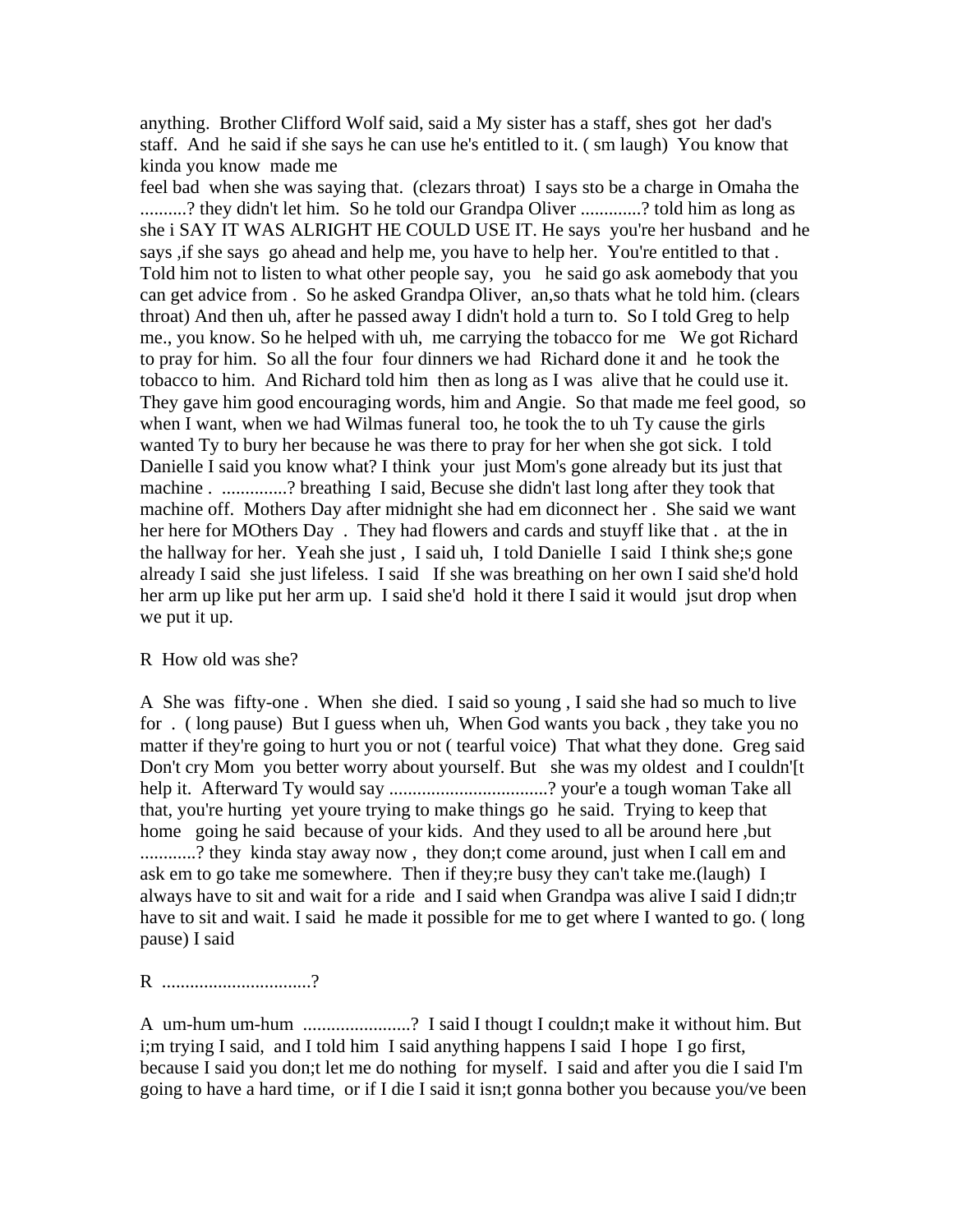around , around here for a long time , before I came. (whispers) Only four years, he said . Well that;s more than you know a lot of people I said and I don;t.(clears throat) I didn;t I said. And they ask me how it was for me to go out and find a job if it was hard? And if people you know, kinda stuck their nose up at me? And I said I never had that problem, I said, wherever I went to apply for a job, I said they tell me to come for and interview, n I said, they hire me. One time I said I just I didn;t even feel like working I said I called, they had opening at Bryan Memorial Hospital in the laundry. I said I;m going to call this I said ,see if they'll hire me . I didn't think they would , but (small laugh)they told me to come out and put in application ah and that for interview. They told me to come to work that Monday . I just saw em Thursday I went out there and you come in Monday (laughs ) Shoot I didn't even wanna work I said ( big laugh) ( coughs several times) But I never had no problem you know be cause he took me in the mornings, come after me in the evenings. Because he was working uh uh he'd have to go to work at four o'clock in the morning and he'd be home by you know before I get off frome work.

#### R Where did he work?

A In ah those ah roofing. They, he had to go to Omaha early in the morning . Because they had uh one of them big projects I don;t know what it was. Put the roofing on over there . And monring he said he was going, he said I start singing and he said I had my lunch beside me , he said he got to that cemetary . he said, theres a cemetary going towards Fremont , on one o nine highway . (sm laugh) He said I came , I came to there, and he said, any other time it never did bother me he said . I say Whoof I know its there, but that morning he said it really bothered him. and he said I felt like throwing my lunch out too he said. I said, Isaid no I said you shouldn't have , should start praying I said, it's the only thing I said will help you. I did he said ,he said I remember that. Your dad always say....................................................................? always tell him to pray, so I thought of that , I start praying I said. Before he got to Fremont he said he felt real good. And after athat he said I didn't , I didn't feel like I did before. I saod. well thats good I said because of your prying, sking God to help you, take you there safely and bring you back. I siad that what I do when we go home I said, I pray that we make it homeokay and make it back okay. (long pause) Every we done a lot of travelin him and I I said now I don't even can't even go out of the house. ( laughs) It seem like theres nobody here to take me.

R. um-hum How many years will you married?

A Forty-eight.

#### R. Forty-eight?

A um-hum He said we'll make it to fifty Mom he said , I said you better .........................? I said try to be strong. But when he got sick he really went down too. And I called Abel , and I told him he's not doing too good. I said I said I put a phone in my , in his room so if you guys wanta call I said I'll have it in my room otherwise I'm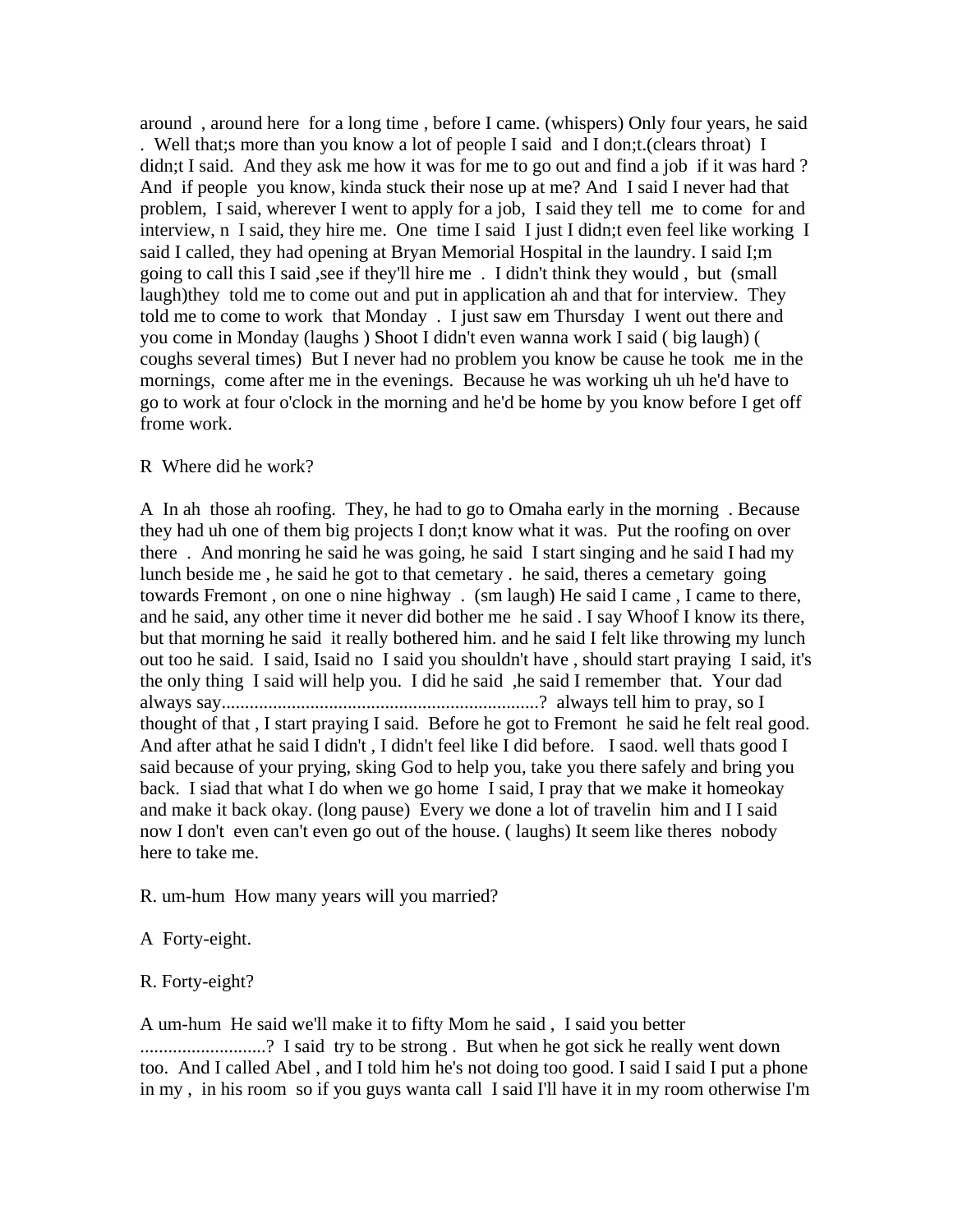gonna have a hard time keeping in touch with you guys, .............? So they put a phone in ah his room for me. (long, long pause) And I uh think Urban Health paid for uh, paid for me that time. Cause I was working there (sniff clears throat) It wasn't for them either I I'd have a hard time but seemed like everybody just brought things. You know what ? We never spent nothing. All that food that was there, was donated by people. Breakfast and lunch and supper. Somebody brought something all the time. Even when we went home, I took him home because he said thats where he wanted to go. He said , my l... Were grandma and them are it's all full he said. He said, find a place to put me he said. that way you guys will have a place to be too he said. Geez I had to look around and went to all them cemetary lots, had I had to go up on a hill,.to walk on a hill .(clears throat) (long lnog pause) His uh

#### R He's buried in Lincoln?

A No. In Macy. Took him back down ther to bury him. Thats where I wanted to take my daughter too but, the kids didn;'[t want to take her. N I don't even know if they went and see her. They did nt come after me or didn;t even say Grandma you want to go and see Mom's grave? Or go visit her grave? I just feeling bad. And she said we can't go back to Macy she said it;s too far and too many kids, and uh and uh we don;t have no place to go. She said, they said if Phillip and I wanted to take her back ,but they didn't let us get by. And I told Danielle well what ever you do I said that's your Mom I said, but I said I'll be there with you . (long pause) Yeah they kinda got mad at me I guess and I never know that. I didn;t know that they were kinda mad at me. All I , I said you have to go back to Macy, get the money so Phyllis went with em. And uh, they told her that they were going to bring her home. So Phylliss called the kids and told em to clean up you know. Put things over to uh Snake's place . All my stuff over there I guess, I said, She said(clears throat) (pause) And before they left she said Oh Grandma must be all happy now she;s probably jumping for joy cause she had her way of him. I said she din't have to talk like that I said , (claer throat) I told her it was up to them to do what they wanted cause that was their mother. I said .But all I wanted to do was take her home. But they did'nt let me I said I didn't argue with em I said, just let her go. I said ..............? take her home to lay by her dad I said. They didn;t want that I said , now I said I don;t know if they even go see her, I said, visit her grave. I didn't want to have any hard feelings over that. Because she was my oldest daughter, They always say don;t make a fuss, my dad especially. Don't make a fuss over . Things like that. Work together, if any thing happens work together . He always said. (pause) And thats what I told them girls. (pause) I said I just feel sorry for them , because they were all Mama;s kids I said . I said Michelle and a ...........? he nursed til he was about five years old. (laughs) and Michelle nursed til she was aabout three, and she said Danielle won't listen to me because of you she said to me. I said no, I said Danelle just didn't want to be you I said thats why she's with me. I said because of the way you're going . I said you have to look at those things too I said. You got girls you gotta settle down or stay home with em. Then she started going with uh Francine's kids, and thought she could just stay away. I said if youre going with Alice you go back to your Mom I said I don't want to be responsible for your mistakes I said . I said I sit and talk to you, you got your periods you got to stay home, til you're well (clears throat) And uh I got after Francine's daughter ,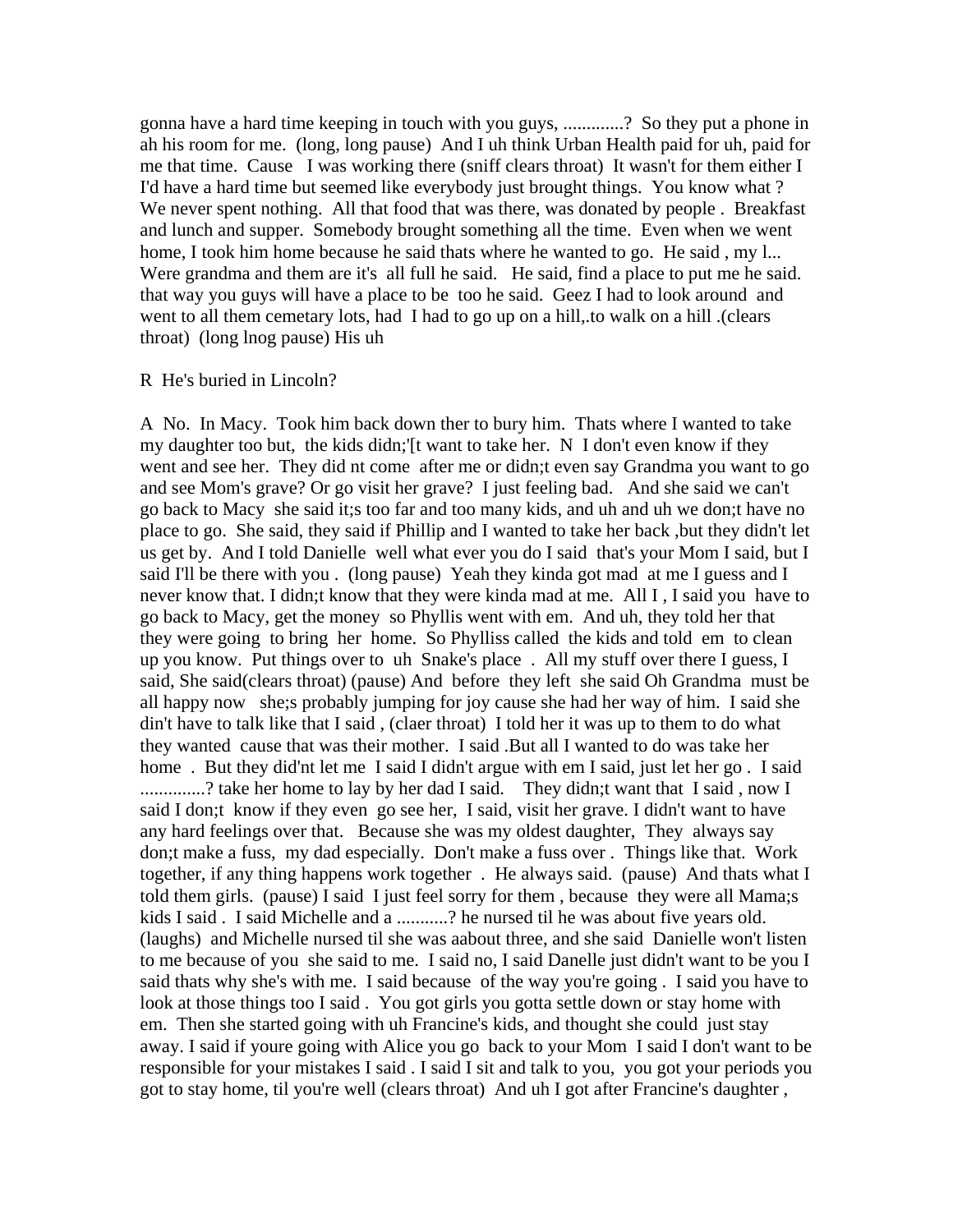Francine, yeah Francine's daughter, I said your Mother don't care what you guys do I said , but I do I said. And I don't want you to be calling my girls and leading them on, out like you have been. I said. I don;t like that I told her, you do that again I said , I'm calling the cops ( whispers) I told her. She never did and she used to call over there, maybe she did, while I wasn't home maybe they called her I don't know. But while I was home she never called, cause I told her that. (sm laugh) Yeah it was hard bringing them girls up . I said when you was going to school I said, I washed every other day because I said you girls didn't have too much too much clothes I said . I said every payday then I had to work then I had to try be home. I went to work at seven o clock and I'd wake em up before I went. But they were good they'd get up and get ready . They said long as you're home to be with em at night, she said you can work during the day. So that;s what I done I said I'll get em up before I go to work and um and when it's time to go I said they all go together. (clears throat) I said and uh when they came home, I said I was home to be there with em I said. (pause) They wanted snacks, sometimes I'd have, sometimes I didn't . I had to carry in Gary's two girls, Danielle and Michelle . I said here after I said you guys have any kids you take care of em yourself .(laughs) I'm I'm done babysitten'. Here Andrea had kids and here I start watchin them too. Til I could't, because I I had a surgery on my arm (clears throat) I could't hold em . An even Vanessa's baby , alway s just sit and look at me when I picked him he ...? just all smiles. I said I;m sorry baby I said, I can';t hold you too long. And he is so heavy. (clears throat) (Longpause) yup I had to ah hard time with my girls , but I brought up ya know, like the way. A mother should . They went to doing something I made em sit still and they said you've well behaved girls . I said, well I don;t let em just go whenever they want to, I said, they have to sit still. Unless they want something I said, I'll let em go and get it and come back and have em sit down. That lady form Oklahoma, can't remember her name(long pause) I can;t , can't remember her name . She said you've got nice looking girls. And they all had long hair Winnie used to admire em , because they all had long hair. Oh don't let em cut their hair she used to say.(clears throat) Those look purty when they dance, it looks just nice, she'll say. (pause) But after they went to live on their own and cut their hair, made it short (small laugh) (long pause)

R .............did they dance?

A uh-huh . They danced, they danced and uh Danielle was called on to be head girl dancer a few times. And then I have to scramble, It was a good thing I was working especially when Marcella was the Powwow Princess. Yes I did . And we had to pay hundred and fifty dollare for her medallion and em uh (.........)

R ..............?

A um hum. (clears throat) (long pause) But Donna Ray said her that daughter had those, she gave em to auh , that girl gave em to one of the Massey girls and thats that crown she's got now she said. That;s what my daughter had. I said , you ...........? look new Yeah she said I paid some money. Sewed a different cloth over it, that old one I guess..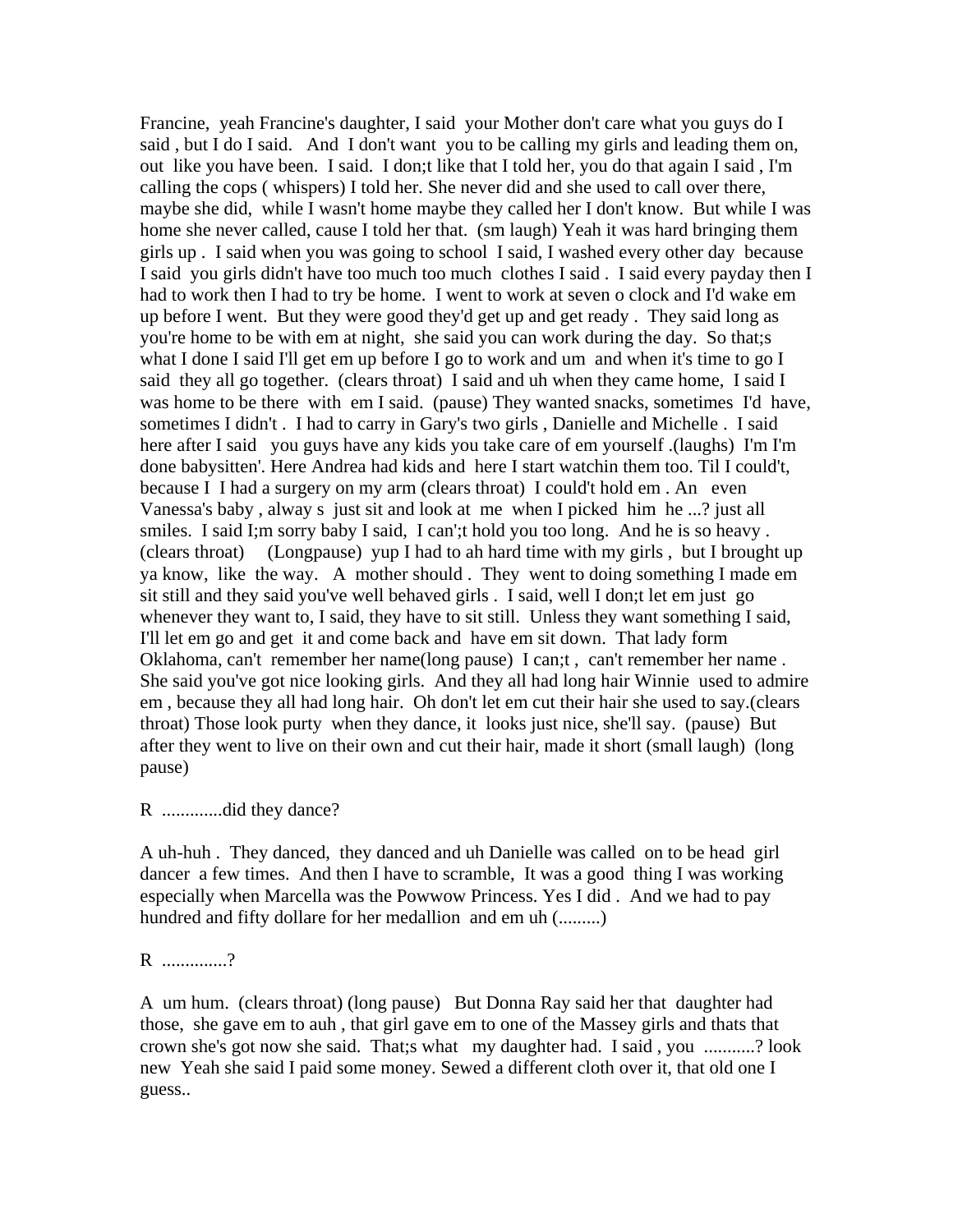#### R um hum

A I said well I glad she got ir I said I really like it. And she had ta. The mocossins, I don;t know what happened to. No she didn't get the mocossins just got the madallion and the belt . But thats when they used that uh belt when they have Southern style . But I said you were here Omaha you have to wear Omaha dresses. So we made dresses for her. (pause) And ..? Lovejoy .

### R um-hum

A (long pause) Yeah she . And then that one ribbon work one she made that for her too. She called ,she called, charge her two hundred an fifty dollars. For that.. Ribbon work dress.

R ummm...

A Yep she,

R After they crown Princess do they have to give their crown up to the next one?

A No thats theirs .

R They keep it?

A um-hum . They keep it. (clears throat) And thats one The Indian Club wanted to, do to ah. Who was that girl was Pow wow Princess and they wanted that crown back ? I said you don't take the crowns back , its theirs to let their kids see, if they have any kids , I said let them see that they were a Powwow Princess at one time. In their younger days. You don;t take the crowns back I said every Powwow Princess got to have new ones, different ones. (pause) I said they probably get mad at me because I sit and say things like (Laughs) What does she know ? Then they always come and ask me how you do this and that and what youre supposed to do.. I said what I know I'll let you guys know I said I don't know everything I said and I sai d

uh Powwow time last, two years ago. Carol and Denita, Denita. Carol an uh Adele was going to have a dance for that little boy they brought up. (clears throat) And uh and then we were going to give tobacco to Chiefy? And Harriet said they shouldn't cross two tobaccos. she said.

And We went back and asked uh Brother Rufas and he said they're both going to pray for you know the ground . But uh we went back and asked. I talked to the Purity People I said................................Native language. I said. I;m an Indian ................Native language(clears throat) ..............? Cause she didn't know what to do when her son died. I said...... Native language , I said anno they should always be the one to say, tell em these things,but I said They always come to me, And I said, if I can help em I'll let em know I said. But this, I said I don't know anything about it . Haveing two baccoos ..............? around the same arena, I said. that's what they wanted to know and that's were asking me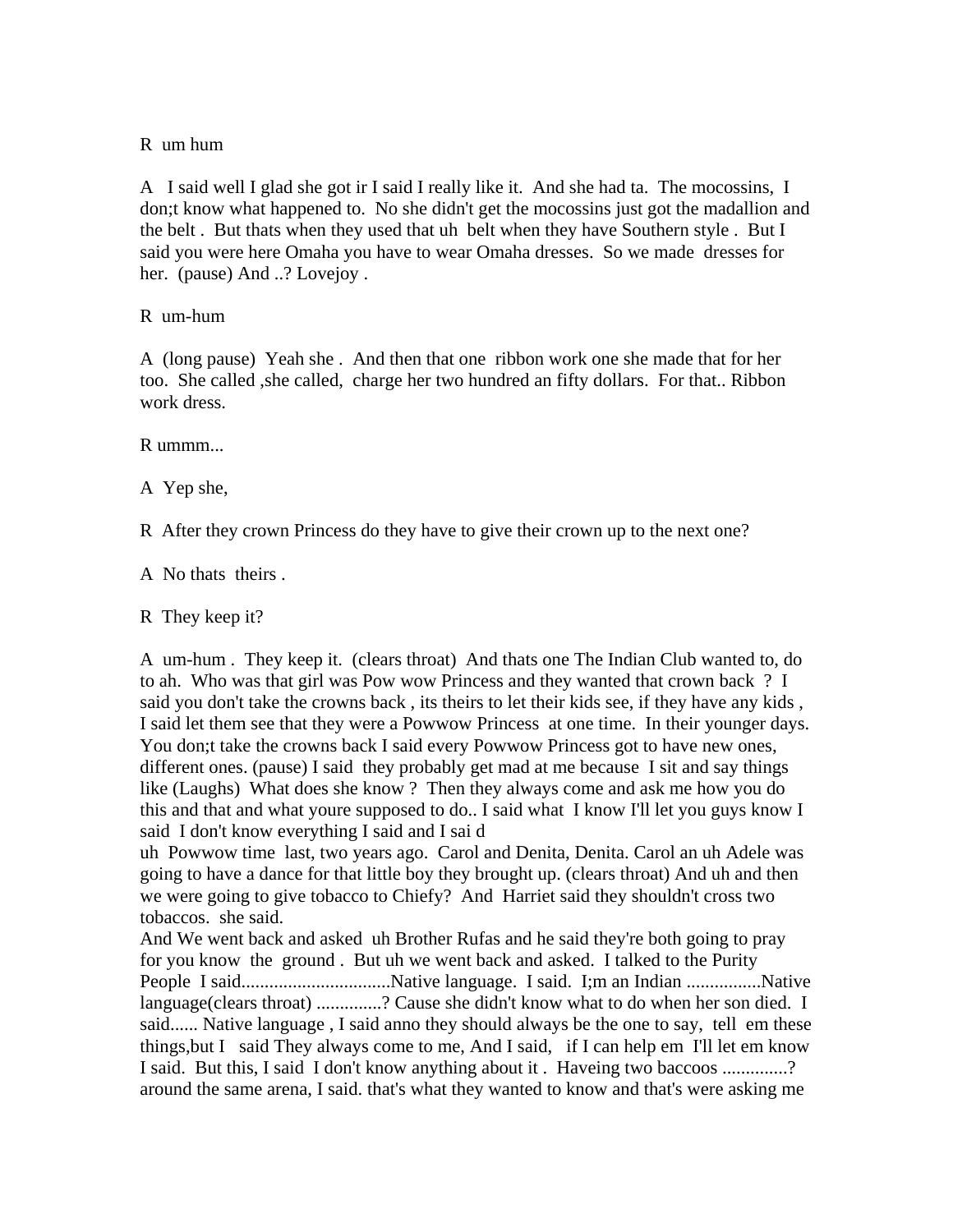and I didn't know what to tell em., I said, Native language? Thats why I cem back with them I said. Be thankful for bringing em back and asking. Native language. And (laughs) Maxine said well everybodys gona get use of the prayer she said. They're both gonna pray. But they didn't , they said just one.(pause) But that was all right. Cause uh I think they had Rufus in charge . Maxine an,, not Maxine. Adele and Carol in it.

R hum

A And Maxine said, Rufas don't take his tobacco. He keaves at home. He Leaves his uh tobacco at home. So that turned out alright. (pause) I was thankful

R Who praye for the.............?

A Chiefy.

R Chiefy?

A um-hum. Chiefy prayed for it. ...;? Because uh we went to him because Ty always came and prayed for the arena for us . But sin ce he was gone seemed like Chiefy took over all Tys doings. Now then that hes just busy all the time, Because he has to take care of those kind of things. (long pause) We even asked him because he passed away that day he supposed to be here that. NO they buried him that day he was supp osed to be here. And uh them girls really crie.d. And she said what are we going to do ? So I asked uh Chiefy I said I don't want that tobacco to just lay , I said. I said,,maybe he accepted that tobacco alreasdy maybe you can take care of it for him. (pause) And he sa id he could . (long pause) Yeah,he said there was other, he accepted tobacco for another person too I guess . And he passed away. (small laugh) And ...........? When was that Thursday or Wednesday? Anyway , Uhh. I'm windy. Anyway his funeral was on a Friday, Or Saturday, it was on a Saturday "cause he was supposed to been here. been here. I can't remember who the other person was and , he, they came to me too and asked me to take care of it for them. He said I don't want to turn em done he said. Because that already, yeah I said he accepted that tobacco and thats why I said I don't want it to lay too long. I said, he said it was alright. That he would ..? Tobacco home to Chiefy, but he said no. I told him I didn't have a ride or didn't have a way of getting there. (clears throat) So he said I;ll accept that when I get there. He knew my prayer. When I get there, he said. So don't worry about coming home he said. I'll be there he said. So he came early . ................ I;ll be down there where they had to do the talkin. and. And this last one we made (pause) he said we gotta teach Phillip. I said , teach him how to talk to them. To people for these girls, I said , hes the only man and he .And I told him that. (clears throat) I said you better straightne yourself up, I said because you're the one who has to carry the tobacco for these girls I said. You have to help em out , because its your place to ah present the tobbacco I told him. (pause) So he was really thinkin about it, and Greg talked to him . When he said he would. And he done alright you know talkin to Cheifey asking him to pray for his Mom (pause) and the family. And he said especially my Grandma, he said , she's not well and she can't do a lot of things like she used to he said. So Jeremy . He did alright. (pause) I tell him hes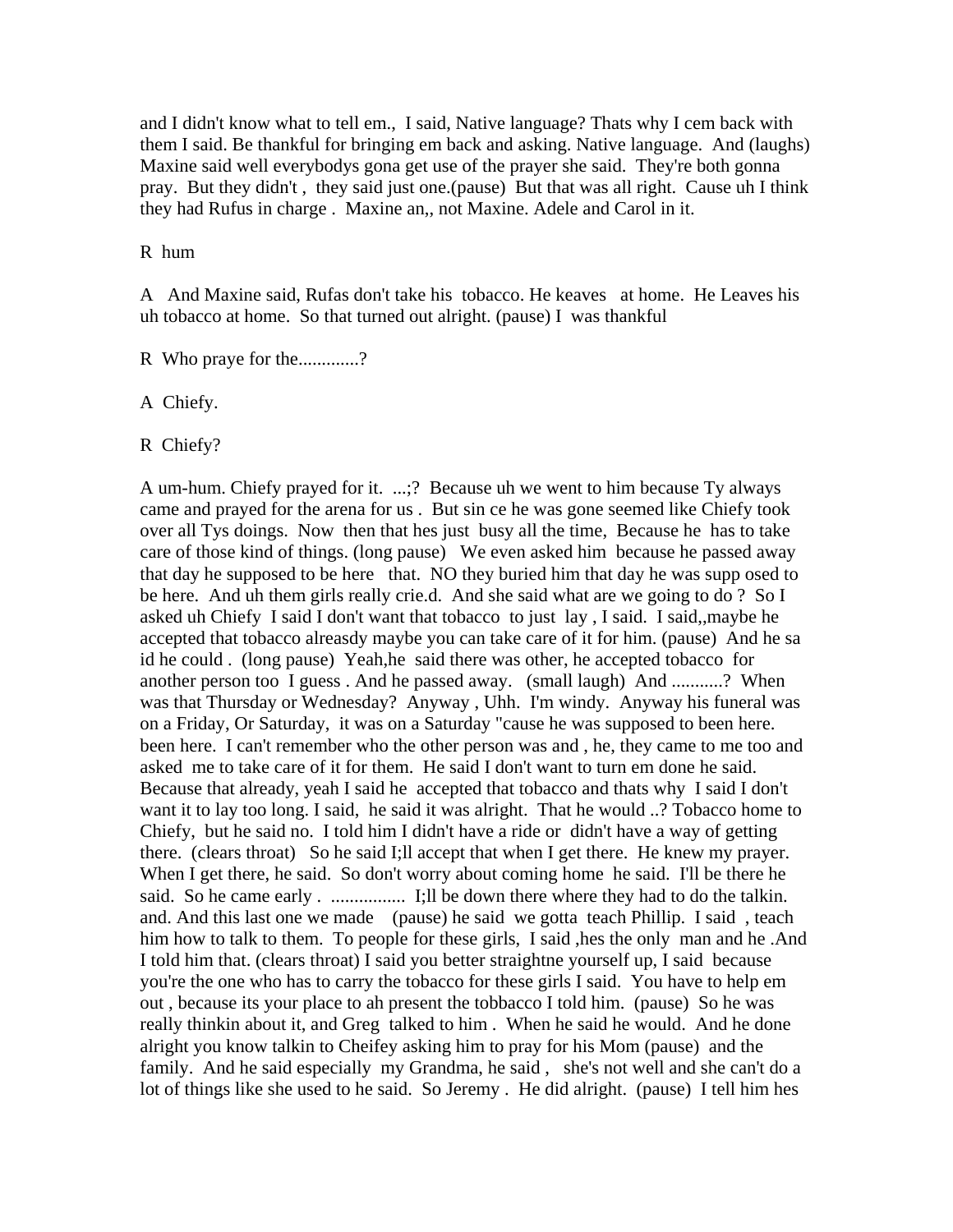got to be doing that, (pause) And then uh (pause) their Dad promised em chicken, he never did bring it . (long pause) I said don;t ask him anything anymore I said I thought maybe he had a heart enough to help you guys, but I guess not. Don't bother him anymore I said no more asking for anything. Phillip said I never did, he said, because he promised me money so many times and I never did get it he said. Thats why he said, I don't claim him as my dad .....? He;s mad at me. I told Uncle Freddy when Uncle Freddy was alive he asked for the, he asked for the ..............? on him I never told him that. I said (Native language) I said / Cause I want to talk to him because his dad promises him money an never give him nothing. ................? I just mad.

R um-hum

A (long pause) I'll talk to him again he said Been telling him that he has to take care of em . (long pause) But he was, Freddie was good to the kids.Now we asked for uh, Wilma asked for a name for Phillips daughter. And uh Lawrence and Pierre came, an uh they said they were waiting for Mark an Mark never did come . And I said can't one of you name her I said , I said Lawrence you're the grandfather, you're the one that supposed to do it . No uh they told us that it was up to Mark to name the kids( Sound of disgust) I said he;s your child she part of you I sdaid . Native? I said Welma just spent a lot of money I said. Why don't you have the babys name I said. India name. She still don't have no Indian name.

R How old is she?

She's uh shes gonna be five. She was born the day before Gary. Before...........

R ...................................?

A She was born November twentyseventh, Gary's was twenty eighths .

R. So the Indian name has to come from the father then. The Grandfather?

A um-hum The Grandfather. Um-hum. ........? Has to come from the Grandfather, if he's, if hes still alive, if he's gone you can ask somebody in that, (long pause) uh ask somebody about their names you know their Indian names. If you want to the husband can name the child (clears throat) (pause) or you can ask somebody to name em. To give em the names ..

R Back then when a child was born .......................?Indian name and thats just what they used. For the rest of their life.

A um-hum . um-hum They give it to them when they're four days old . Native language. Four days old they give em their Indian name and they always tell em to repeat you know they're Indian names . So they can hear it while they're small. And they